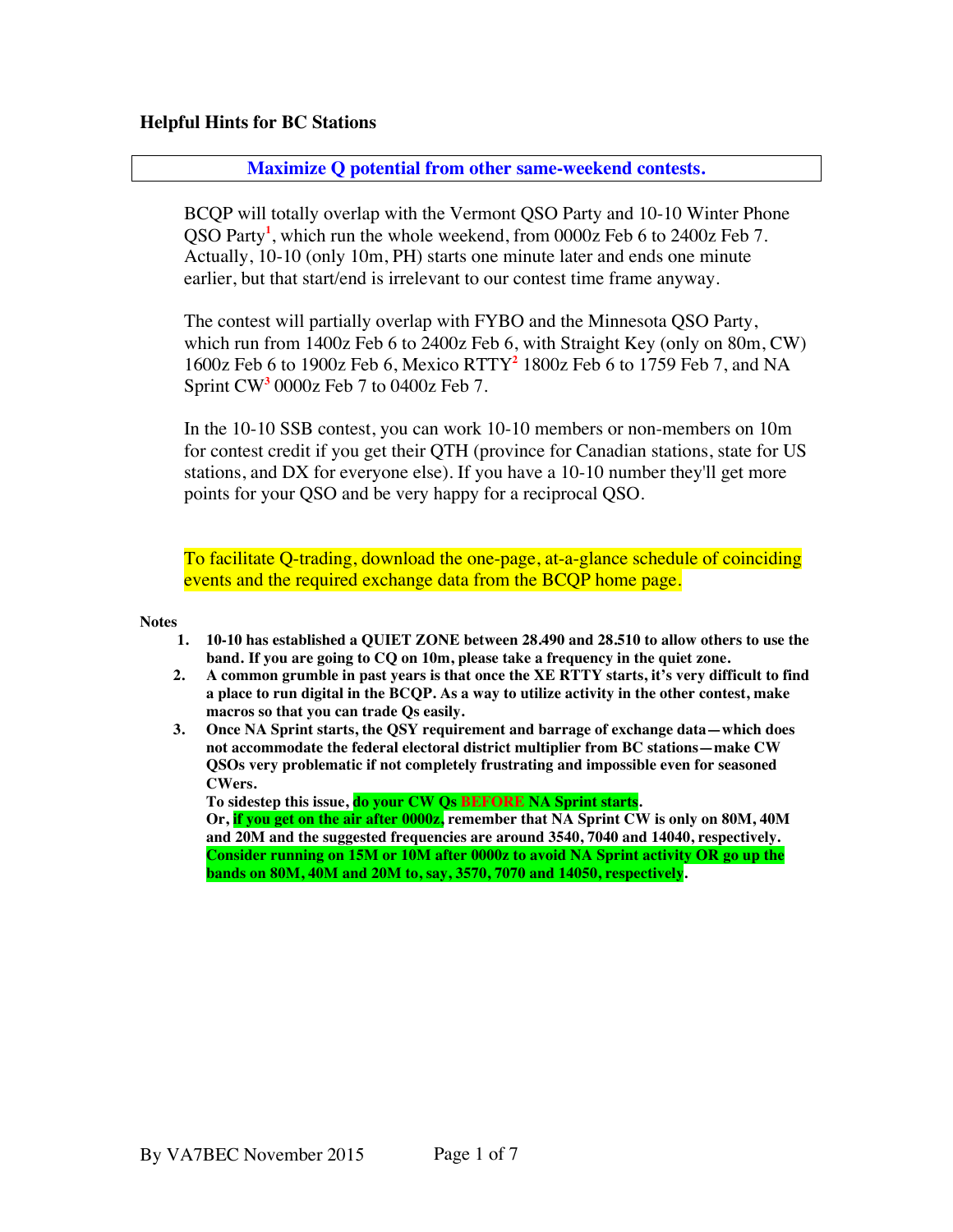# **Trade Qs when possible. Or try calling "BCQP anyone anywhere".**

Like stations in BC, stations in Minnesota (MN) and Vermont (VT) will be looking for anyone anywhere. Utilize QSOs with in-state stations to make a trade—if you answer the CQ, give the required exchange for the other operator's log, and then ask if you can have the info you need for your BCQP log. As long as both you and the other operator get the information you need to complete your respective log entries, the process is totally up to you.

On SSB, if you are CQing and not getting much of a response, add something like "Anyone anywhere. You don't have to be in the BCQP to drop by." Operators outside BC might hesitate to answer your CQ if they think that only BC stations can play in the BCQP. If you clarify that you'll take anyone anywhere, you let these should-I-or-shouldn't-I operators know it's okay to reply to your CQ.

# **Remember:**

- 1. Trading Qs only works if you have a QSO with a station in the state where one of the other QSO parties is centered. For example, if you hear an Ontario station calling "CQ MNQP", a BC QSO will not benefit the Ontario station because a non-MN station in the MNQP only wants QSOs with MN stations.
- 2. You don't have to submit a log for the other QSO party, however, the organizers will certainly appreciate it if you do. Helps with the log-checking process. And you never know, you might even win in your category for out-of-state. You can paper-log these Qs if you figure you'll only have a few, use the Note function (Cntrl N) in N1MM, or download the combined paper log sheet from the BCQP home page. Use this information to create an appropriate log for submission.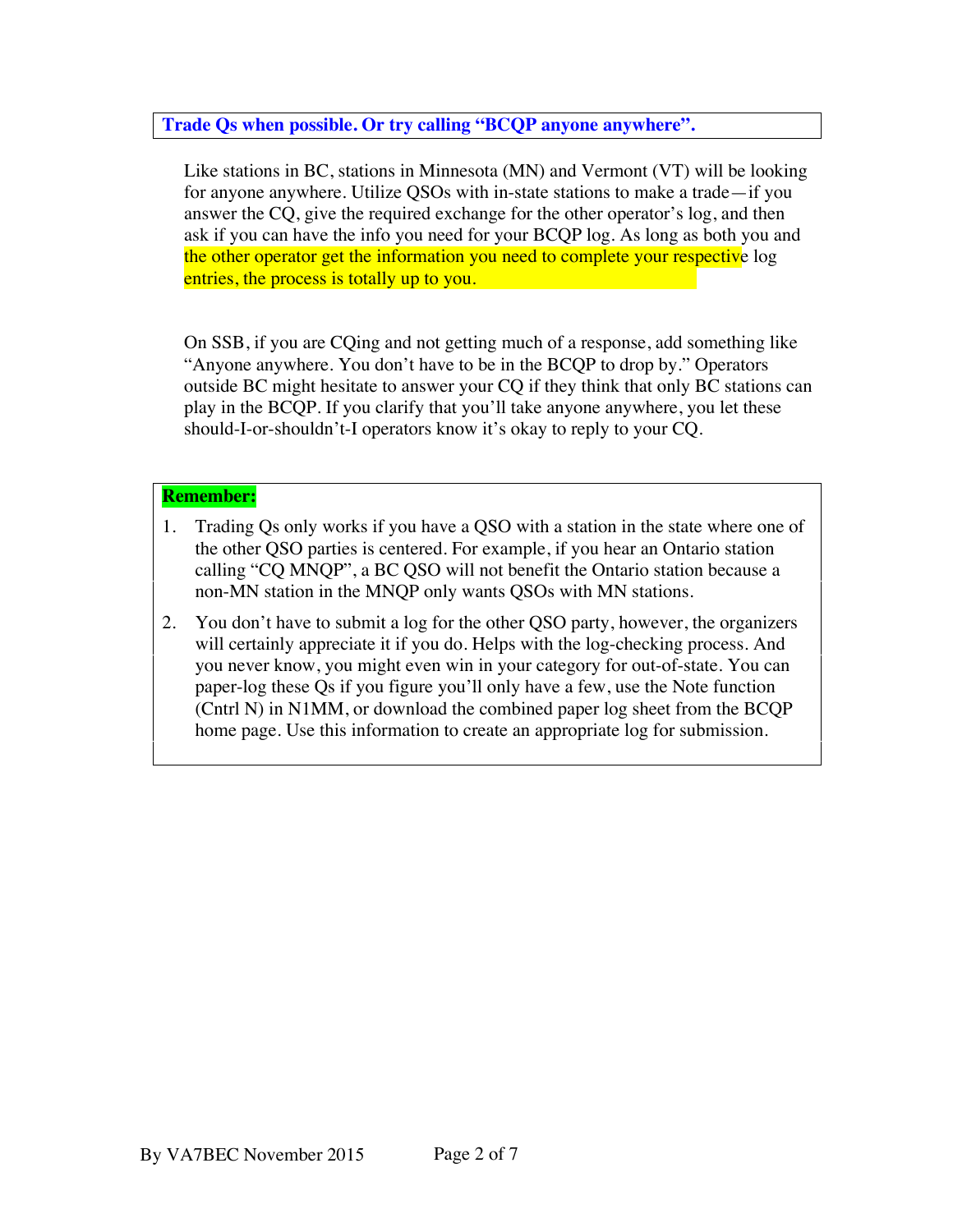# **Keep multiplier lists handy, at least for US states and BC federal electoral districts.**

Many US operators assume everyone knows the abbreviation for US states and simply say "Nebraska" or "Maine" or "Missouri". It's so easy to type in the wrong two letters. Common mistakes in past years' logs have been NB for Nebraska. It's NE. (New Brunswick is NB.) Maine is ME. (MA is for Massachusetts.) MO is for Missouri NOT Montana (MT). MI is Michigan. MN is Minnesota.

The multipliers in BCQP are federal electoral districts. But for our purposes, we have three-letter codes, and few operators, even those in BC, will know what letters to input if you (BC operators) say, for example, "Abbotsford" or "Vancouver South". Use phonetics: Burnaby New Westminster will be "Bravo November Whiskey". Use phonetics for the abbreviation. It speeds up logging.

A casual op in BC may want to give you a point but doesn't know his/her federal electoral district. It may take an extra minute to complete the Q but either you or the other op can go to **Elections Canada (http://www.elections.ca/home.aspx)** online and find the district by typing in the op's postal code.

| Prepare possible exchange data to facilitate the exchange of information. |                  |                                                     |  |
|---------------------------------------------------------------------------|------------------|-----------------------------------------------------|--|
| Example                                                                   | $10-10$          | VA7BEC, Rebecca, zero (note 1), British Columbia    |  |
| (for SSB):                                                                | <b>VTOP</b>      | 59 British Columbia                                 |  |
|                                                                           | <b>FYBO</b>      | 59 British Columbia Rebecca low power 65°F (note 2) |  |
|                                                                           | <b>MNOP</b>      | Rebecca British Columbia                            |  |
|                                                                           | <b>DEOP</b>      | 59 British Columbia                                 |  |
|                                                                           | <b>Black Sea</b> | 59 O <sub>2</sub>                                   |  |

**Notes**

- **1. 10-10 members give membership number. Non-members give "zero".**
- **2. Indoor stations give indoor temperature.**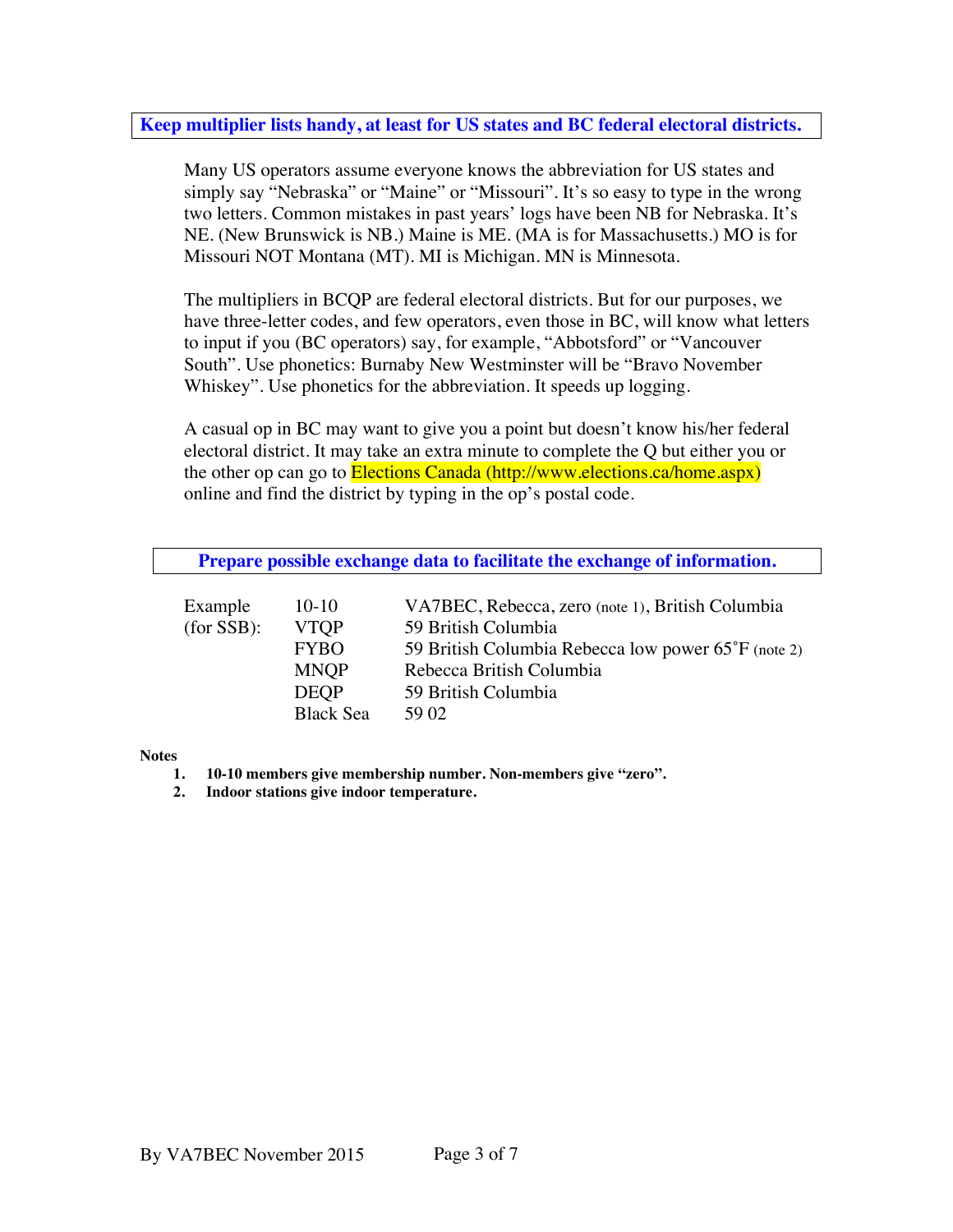# **How to Trade a Q**

Let's say, the other operator is in the MNQP, which requires name + state/province from non-MN stations, or the VTQP, which requires  $RS(T)$  + state/province from non-VT stations. The operator may give you a county. You don't need the county. You need the state for your log. So if you aren't sure from the callsign—and it could be tricky because US districts cover several states—you will have to prompt him/her for his/her state before s/he gives you "73" and disappears. Similarly, those operators won't be able to enter your federal electoral district into their logs. They'll need "BC" from you. So they will probably stick around until you confirm that you are in BC.

Trading a Q can be very wordy. But this is a QSO party not a cut-throat, gotta-beatthe world contest. Take your time. Enjoy the QSO.

### **1. MN station answers you**

| VA7BEC: | CQ British Columbia QSO Party<br>victor alpha seven bravo echo charlie<br><b>BCQP</b>                                                                       |  |  |
|---------|-------------------------------------------------------------------------------------------------------------------------------------------------------------|--|--|
| K0TT:   | kilo zero tango tango                                                                                                                                       |  |  |
| VA7BEC: | kilo zero tango tango<br>TU<br>Please copy 59 delta romeo echo                                                                                              |  |  |
| K0TT:   | Yeah, copy that.<br>Name here is Joe. Jackson county. That's juliette-alpha-charlie.<br>I need your state, over.                                            |  |  |
|         | Clue: name $+$ state (province) is exchange for MNQP                                                                                                        |  |  |
| VA7BEC: | OK Joe. Name here is Rebecca and I'm in British Columbia. Bravo Charlie.<br>I'm doing the BCQP. I need your state for my log, please. Are you in Minnesota? |  |  |
| K0TT:   | Roger, roger. Minnesota. Mike November.                                                                                                                     |  |  |
| VA7BEC: | Thanks.                                                                                                                                                     |  |  |
| K0TT:   | Thanks Rebecca. Good luck in your contest.                                                                                                                  |  |  |

VA7BEC: Same to you Joe. 73. CQ BCQP victor alpha seven bravo echo charlie BCQP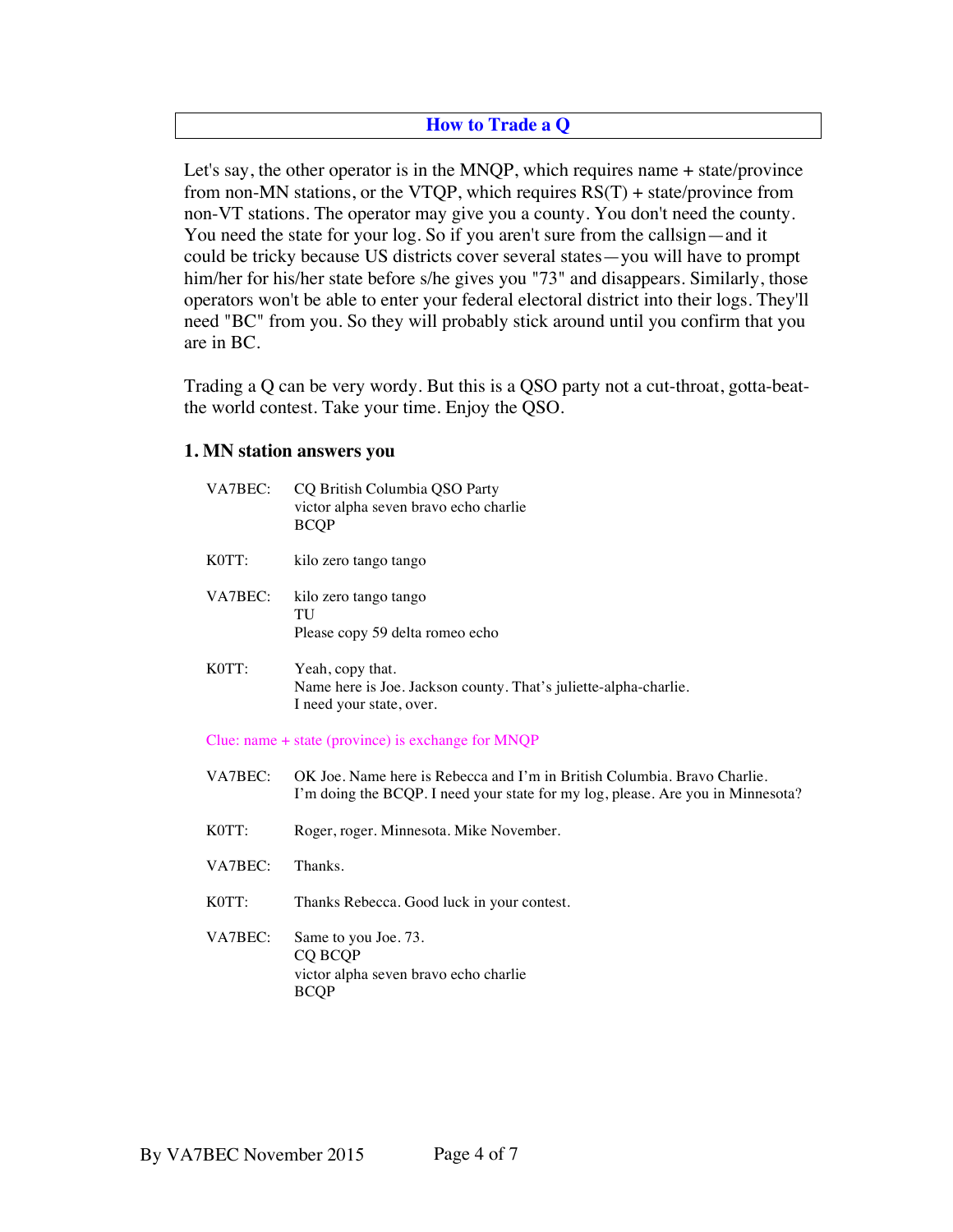#### **2. You answer a CQ from someone in a different contest**

\*\*Remember! Don't throw your call out blindly. Listen to find out what contest the other operator is in. This will alert you to the info that you will be asked for.

| NOQP:              | <b>CO MNOP</b><br>nancy zero quebec papa<br>Contest                                                                                         |  |
|--------------------|---------------------------------------------------------------------------------------------------------------------------------------------|--|
| VA7BEC:            | victor alpha seven bravo echo charlie                                                                                                       |  |
| N <sub>0</sub> QP: | victor alpha seven bravo echo charlie<br>Name here is Bill. County is Meeker. That's mike echo echo                                         |  |
| VA7BEC:            | Hi Bill.<br>Name here is Rebecca. I'm in British Columbia.<br>I'm doing the BCQP. Could I confirm your state for my event? Is it Minnesota? |  |
| N <sub>0</sub> QP: | Roger. Minnesota. Mike November.                                                                                                            |  |
| VA7BEC:            | QSL. Thanks so much Bill. Good luck.                                                                                                        |  |
| N <sub>0</sub> QP: | Good luck.<br>CQ MNQP<br>nancy zero quebec papa<br>Contest                                                                                  |  |

**Non-tradable Qs still valuable for BC stations.**

Someone might just drop by when you are CQing to say hi and give you a point. Others may throw out their call without listening to find out which event you are in. Here are some examples of how to capitalize on these calls.

### **Casual contact**

\*\*These stations might be playing in all the QPs just for fun. Probably not serious about winning any certificate or plaque but want to give a point to lonely operators calling CQ.

- VA7BEC: CQ British Columbia QSO Party victor alpha seven bravo echo charlie BCQP
- N6WW: november six whisky whisky
- VA7BEC: november six whisky whisky TU Please copy 59 delta romeo echo
- N6WW: UR also 59. Name here is Bob. QTH is Irvine, California. Heard you calling. Sounds like you're in a contest of some sort. What exchange do you need?
- VA7BEC: Signal report and state. That was 59 California, right?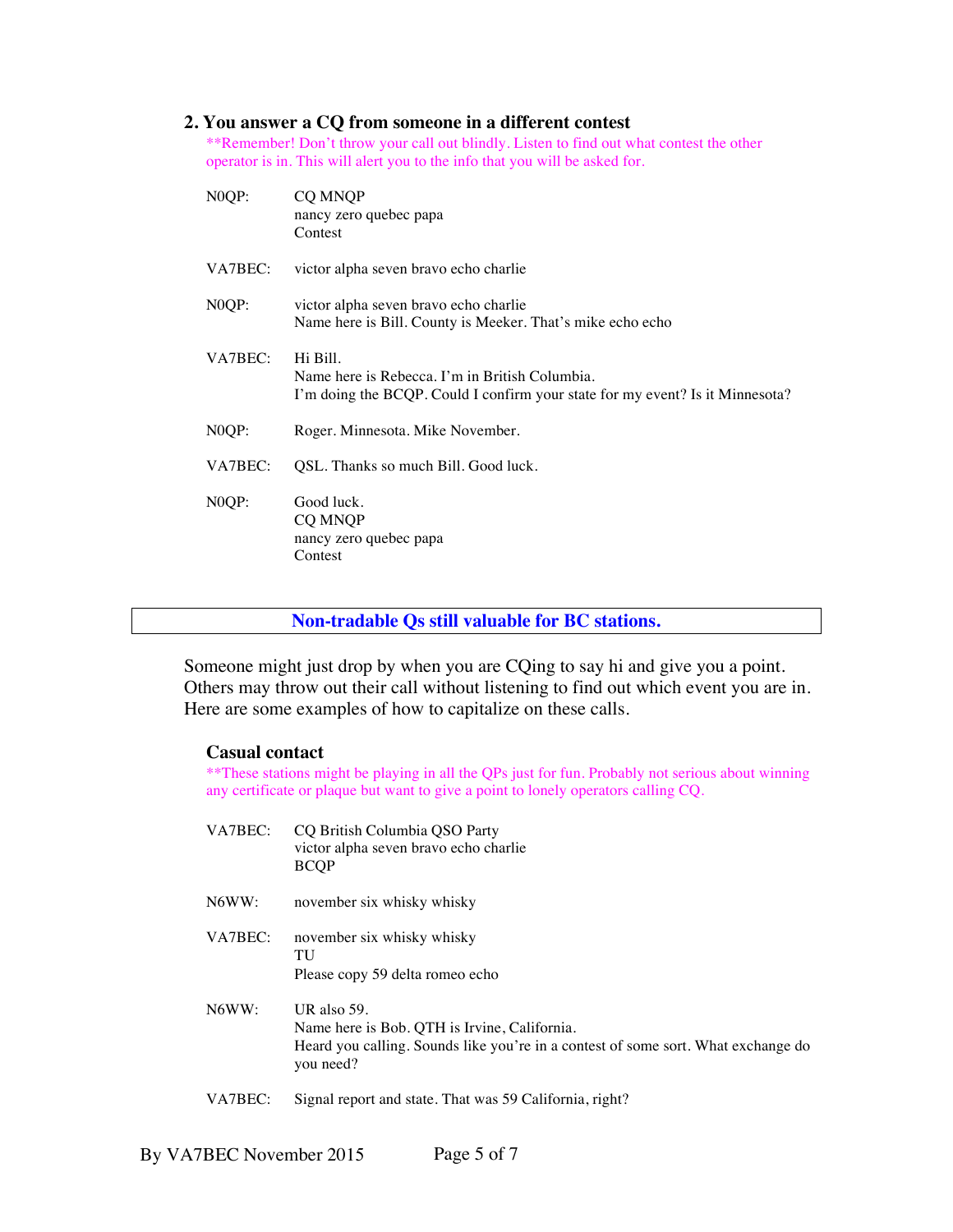- N6WW: Roger, roger.
- VA7BEC: 73 Bob. Thanks for dropping by. CQ BCQP. victor alpha seven bravo echo charlie BCQP

#### **Non-MN/VT station in MNQP, or VTQP**

\*\*Operators who are really looking for stations key to the other QPs and contact you by mistake.

- VA7BEC: CQ British Columbia QSO Party victor alpha seven bravo echo charlie BCQP
- KE5IOU: kilo echo five india oscar uniform
- VA7BEC: kilo echo five india oscar uniform TU Please copy 59 delta romeo echo
- KE5IOU: Thanks Dre. You're also 59. Name here is Larry. In Texas. What's your county?
- VA7BEC: Hi Larry. My name is actually Rebecca. I'm in British Columbia. We're doing a QP of our own up here. Did you think I was in a stateside party?
- KE5IOU: Oh, yes, I did. So you're not in Minnesota?
- VA7BEC: No. BC. Bravo Charlie. BCQP.
- KE5IOU: Oh. I'm looking for Minnesota stations.
- VA7BEC: Well, good luck. Thanks for dropping by. I've got you in my log. 73.
- KE5IOU: But I'm not in your contest.
- VA7BEC: That's OK. You can still give me a point. If you hear any other BC stations, please give them a call, too. 73.
- KE5IOU: OK. 73.